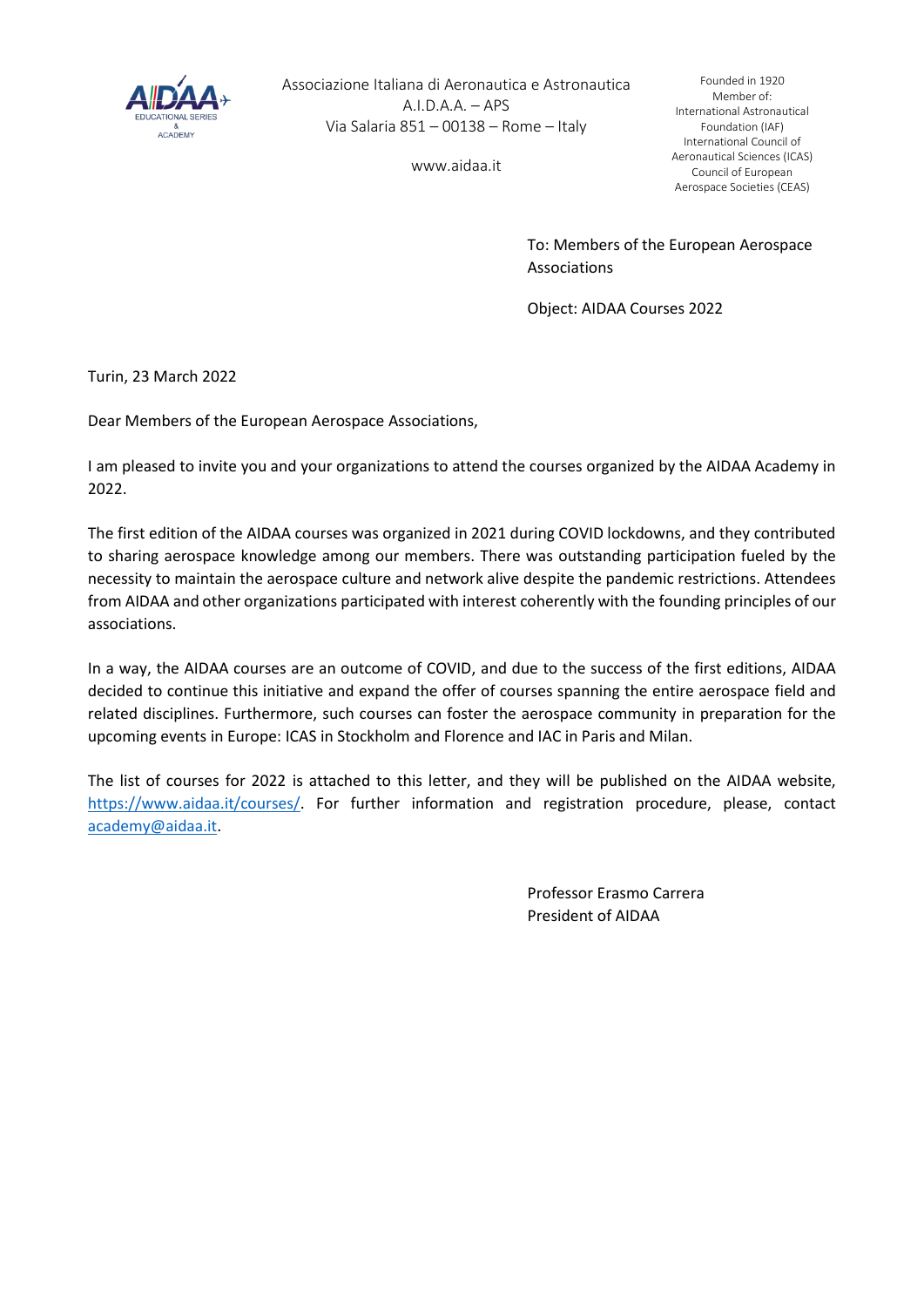## **AIDAA COURSES 2022**

| ID              | <b>Title</b>                                                                                                                    | <b>Speakers</b>                                                                                                      | <b>Duration</b><br>(hours) | Dates or<br>quarter         |
|-----------------|---------------------------------------------------------------------------------------------------------------------------------|----------------------------------------------------------------------------------------------------------------------|----------------------------|-----------------------------|
| $\mathbf{1}$    | Challenges<br>and<br>opportunities for the<br>frontier<br>aerospace<br>research offered by<br>the ERC and the MSCA<br>programme | Colombo<br>C.<br>(POLIMI),<br>А.<br>Giacomello<br>(Sapienza),<br>A.<br>Pagani (POLITO),<br>F.<br>Topputo<br>(POLIMI) | $\overline{4}$             | 25<br>March<br>2022         |
| $\overline{2}$  | <b>Tethers</b><br>in<br>Space:<br>deorbiting and power<br>generation                                                            | Colombatti<br>G.<br>(UNIPD)                                                                                          | $\overline{4}$             | Q <sub>3</sub>              |
| 3               | Aircraft<br>impact<br>dynamics                                                                                                  | M. Guida (UNINA)<br>et al.                                                                                           | $\overline{4}$             | Q <sub>4</sub>              |
| 4               | An overview on space<br>debris protection best<br>practices                                                                     | L. Olivieri (UNIPD)<br>), L- Barilaro (U<br>Malta)                                                                   | $\overline{4}$             | Q4                          |
| 5               | Global-local<br>analysis<br>techniques for metallic<br>and<br>composite<br>structures                                           | E.,<br>Zappino<br>(POLITO)                                                                                           | 15                         | Q <sub>3</sub>              |
| $6\phantom{1}6$ | Sound<br>transmission<br>control<br>through<br>optimized composite<br>sandwich<br>lattice<br>panels                             | C.<br>Orlando<br>(U)<br>Kore)                                                                                        | 8                          | $6 - 13 - 20 -$<br>27 April |
| 7               | Innovative propulsion<br>system in service of<br>small satellites                                                               | D. Pavarin (UNIPD)<br>et al.                                                                                         | $\overline{4}$             | Q <sub>4</sub>              |
| 8               | Planetary probes entry<br>and descent science                                                                                   | Aboudan<br>Α.<br>(UNIPD)                                                                                             | $\overline{4}$             | Q4                          |
| 9               | Introduction to<br>the<br>of<br><b>LEO</b><br>design<br>nanosatellite orbits for<br>local coverage                              | C.<br>Bettanini<br>(UNIPD)                                                                                           | $\overline{4}$             | Q <sub>4</sub>              |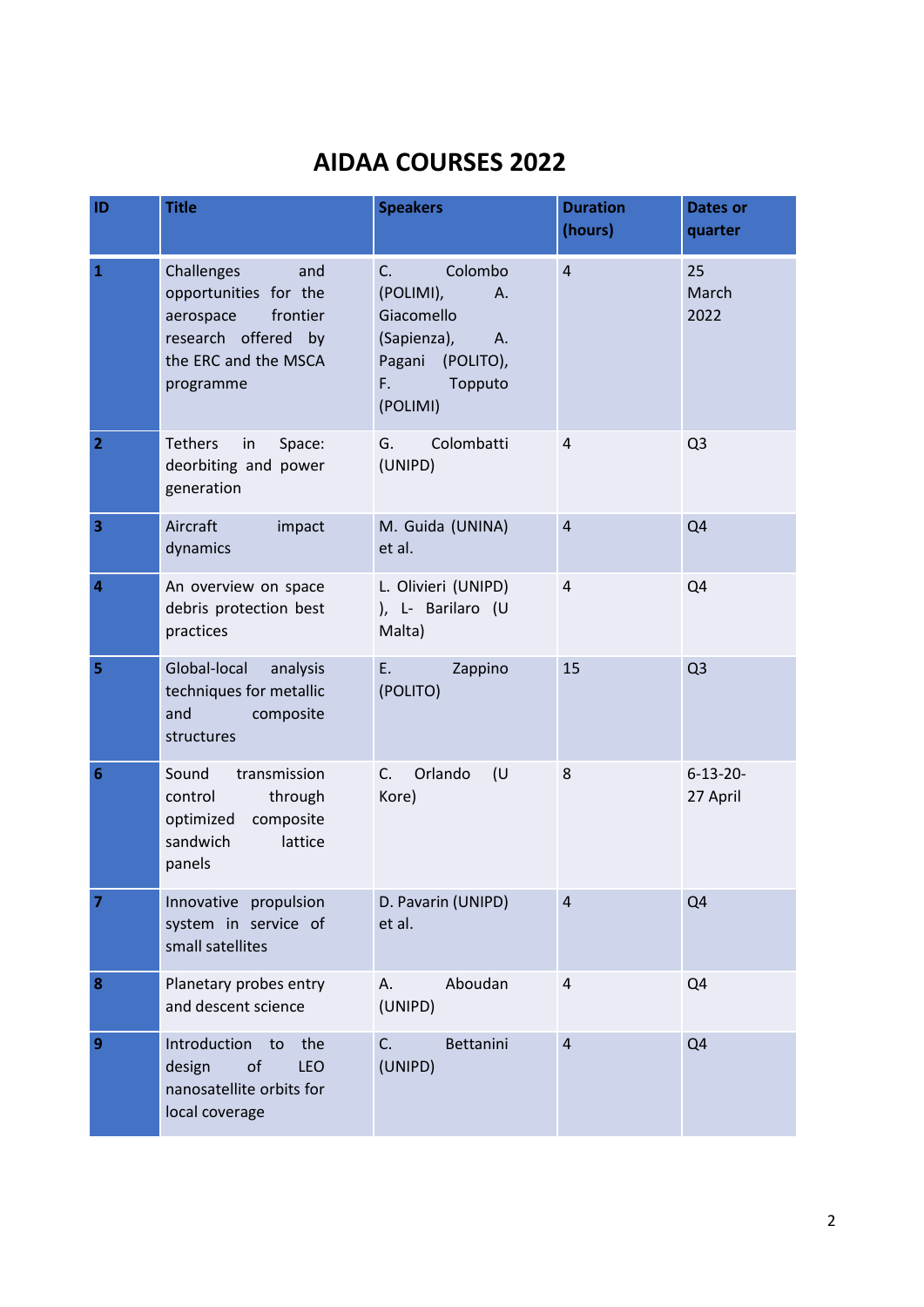| 10 | Multiscale techniques<br>for nonlinear analysis<br>composite<br>of<br>structures                                         | I. Kaleel (NASA),<br>M.H. Nagaraj (U<br>Mass Lowell)           | 8              | $11 - 12$<br>April |
|----|--------------------------------------------------------------------------------------------------------------------------|----------------------------------------------------------------|----------------|--------------------|
| 11 | the<br><b>Boosting</b><br>of<br>commercialization<br>space activities                                                    | L. Dal Monte, A de<br>Clercq, C. Elderling<br>(ESA)            | $\overline{4}$ | 26 April           |
| 12 | Numerical modeling of<br>hypersonic flows                                                                                | Bonelli<br>F.<br>(POLIBA),<br>L.<br>Sciacovelli<br>(ParisTech) | 8              | Q4                 |
| 13 | Optical methods for<br>spacecraft<br>attitude<br>and<br>orbit<br>determination                                           | Modenini<br>D.<br>(UNIBO)                                      | 6              | $9 - 10$<br>May    |
| 14 | The<br>Space<br>Environment<br>Interaction<br>Engineering: Physics,<br>Test Technology and<br>Experimental<br>Validation | Delfini<br>А.<br>(Sapienza)                                    | 6              | Q4                 |
| 15 | Toward<br>Air<br>Smart<br>Mobility:<br>Model-<br>a<br><b>Based</b><br>Design<br>approach                                 | E.L.<br>De<br>Angelis<br>(UNIBO)                               | 6              | Q <sub>3</sub>     |
| 16 | <b>Basics of Corrosion and</b><br>Protection of Metals<br>for Aerospace                                                  | F. Di Franco, A.<br>Zaffora (UNIPA)                            | 10             | Q <sub>3</sub>     |
| 17 | High-order<br>accurate<br>numerical methods in<br>aeronautics<br>at the<br>Exascale                                      | V. Gulizzi (UNIPA)                                             | 8              | Q <sub>3</sub>     |
| 18 | Full Flight Simulator:<br>testing and research<br>platform                                                               | Alaimo,<br>А.<br>А.<br>Esposito (U Kore)                       | 8              | Q4                 |
| 19 | Nonlinear<br>spacecraft<br>attitude control                                                                              | F.<br>Celani<br>(Sapienza)                                     | 4              | Q <sub>3</sub>     |
| 20 | High-speed<br>civil<br>aircraft<br>on-board<br>systems integration                                                       | N. Viola, R. Fusaro,<br>Ferretto<br>D.<br>(POLITO)             | 8              | 23, 25-<br>26 May  |